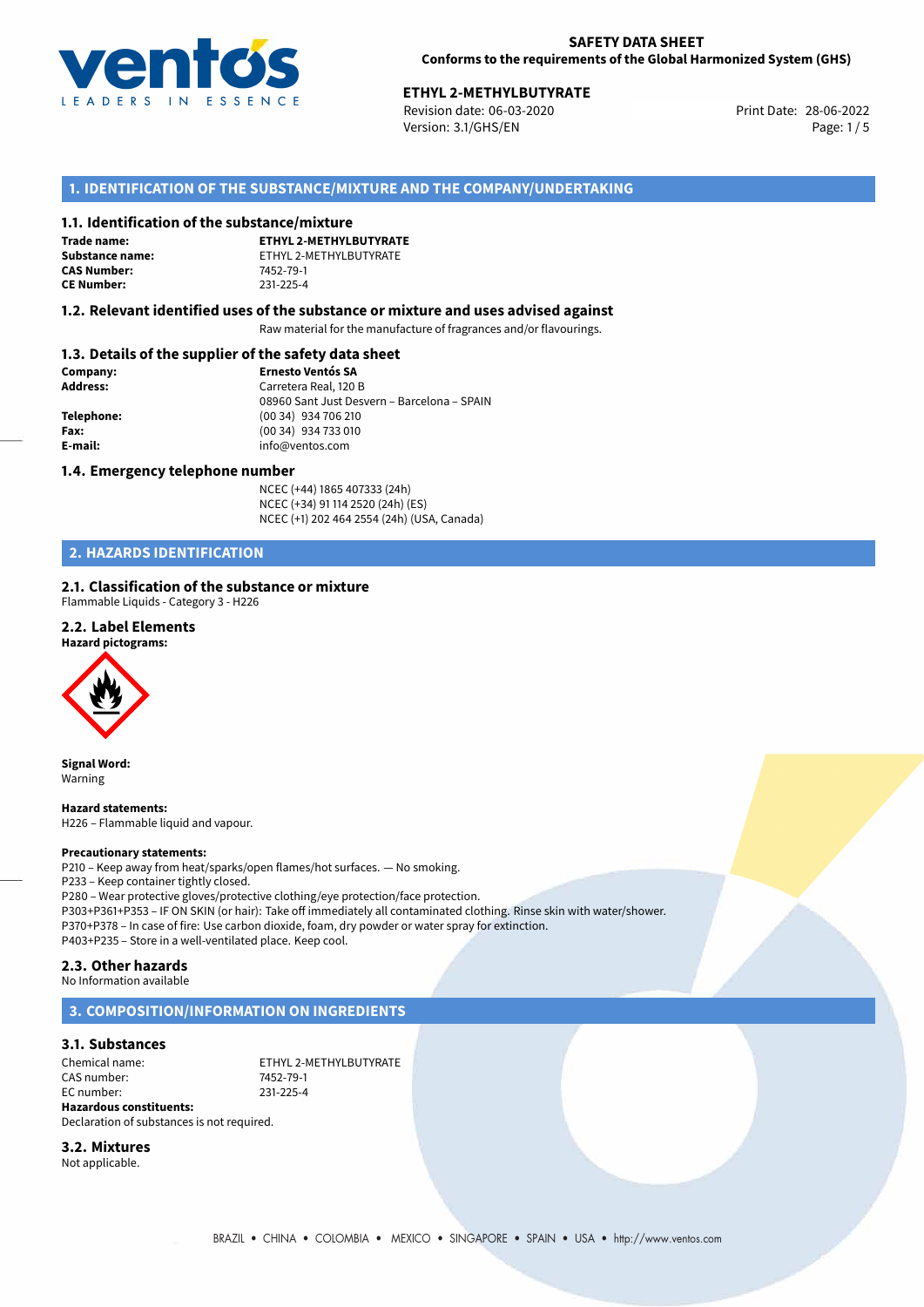

# **ETHYL 2-METHYLBUTYRATE**<br>
Revision date: 06-03-2020<br> **Print Date: 28-06-2022**

Revision date: 06-03-2020 Version: 3.1/GHS/EN Page: 2 / 5

## **4. FIRST-AID MEASURES**

### **4.1. Description of necessary first aid measures**

| Ingestion:    | Rinse mouth with water.<br>Obtain medical advice.<br>Keep at rest. Do not induce vomiting.                                                           |
|---------------|------------------------------------------------------------------------------------------------------------------------------------------------------|
| Eye contact:  | In case of contact with eyes, rinse immediately with plenty of water for at least 15 minutes and seek medical advice.                                |
| Inhalation:   | Remove person to fresh air and keep at rest.<br>Seek immediate medical advice.                                                                       |
| Skin contact: | Take off immediately all contaminated clothing.<br>Thoroughly wash affected skin with soap and water.<br>Seek medical attention if symptoms persist. |

#### **4.2. Most important symptoms and effects, both acute and delayed** No information available.

# **4.3. Indication of any immediate medical attention and special treatment needed**

No information available.

# **5. FIRE-FIGHTING MEASURES**

## **5.1. Extinguishing Media**

Water spray, carbon dioxide, dry chemical powder or appropriate foam. For safety reasons do not use full water jet.

#### **5.2. Special hazards arising from the substance or mixture**

Known or Anticipated Hazardous Products of Combustion: Emits toxic fumes under fire conditions.

## **5.3. Advice for firefighters**

High temperatures can lead to high pressures inside closed containers. Avoid inhalation of vapors that are created. Use appropriate respiratory protection. Do not allow spillage of fire to be poured into drains or watercourses. Wear self-contained breathing apparatus and protective clothing.

# **6. ACCIDENTAL RELEASE MEASURES**

#### **6.1. Personal precautions, protective equipment and emergency procedures**

Evacuate surronding areas. Ensure adequate ventilation. Keep unnecessary and unprotected personnel from entering. Do not breathe vapor/spray. Avoid contact with skin and eyes. Information regarding personal protective measures: see section 8.

#### **6.2. Environmental precautions**

To avoid possible contamination of the environment, do not discharge into any drains, surface waters or groundwaters.

#### **6.3. Methods and materials for containment and cleaning up**

Cover with an inert, inorganic, non-combustible absorbent material (e.g. dry-lime, sand, soda ash). Place in covered containers using non-sparking tools and transport outdoors. Avoid open flames or sources of ignition (e.g. pilot lights on gas hot water heater). Ventilate area and wash spill site after material pickup is complete.

#### **6.4. Reference to other sections**

Information regarding exposure controls, personal protection and disposal considerations can be found in sections 8 and 13.

# **7. HANDLING AND STORAGE**

#### **7.1. Precautions for safe handling**

Do not store or handle this material near food or drinking water. Do not smoke. Avoid contact with the eyes, skin and clothing. Wear protective clothing and use glasses. Observe the rules of safety and hygiene at work. Keep in the original container or an alternative made from a compatible material.

### **7.2. Conditions for safe storage, including any incompatibilities**

Store in tightly closed and preferably full containers in a cool, dry and ventilated area, protected from light. Keep away from sources of ignition (e.g. hot surfaces, sparks, flame and static discharges). Keep away from incompatible materials (see section 10).

#### **7.3. Specific end use(s)**

No information available.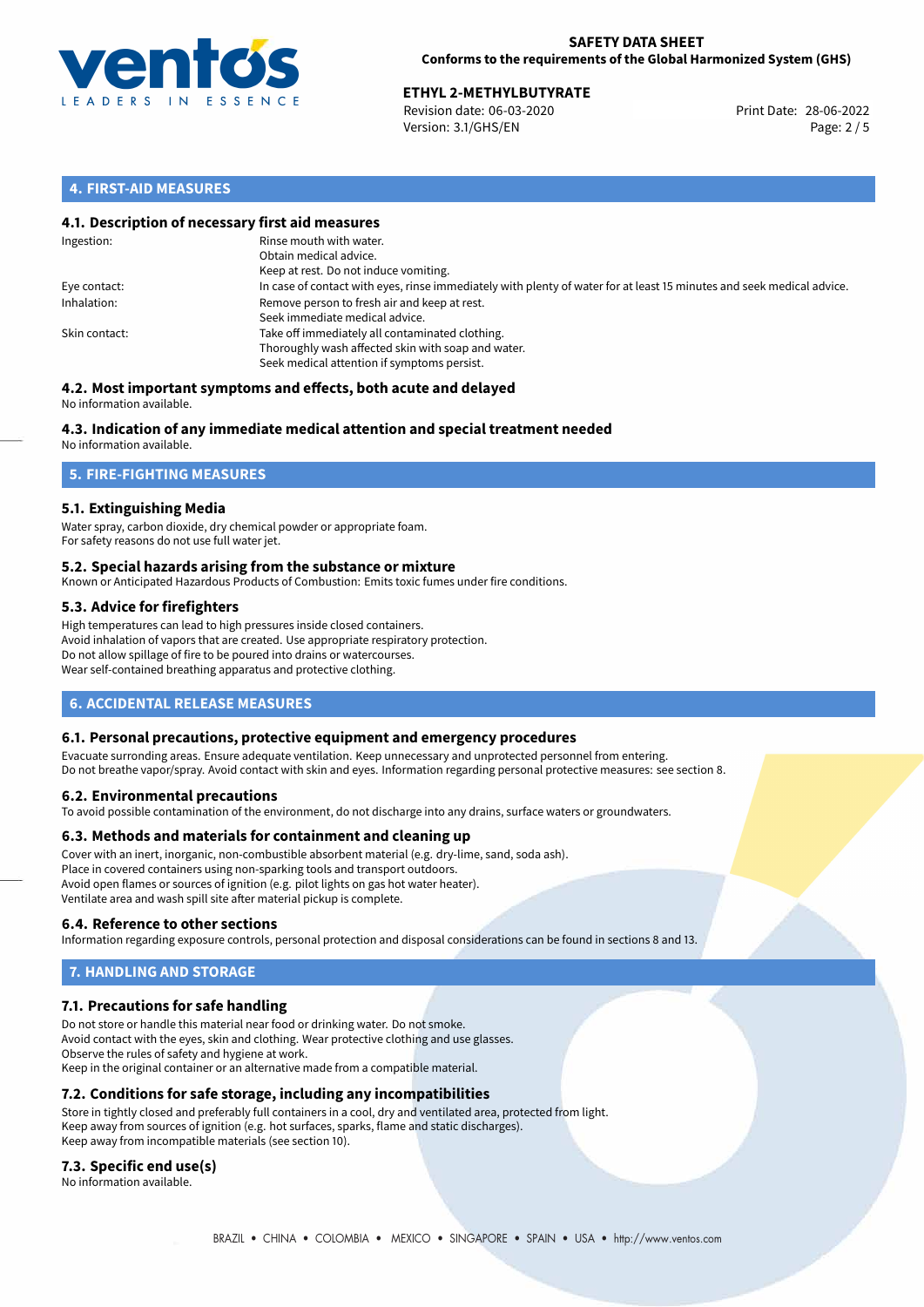

# **ETHYL 2-METHYLBUTYRATE**<br>
Revision date: 06-03-2020<br> **EXECUTE:** Print Date: 28-06-2022

Revision date: 06-03-2020 Version: 3.1/GHS/EN Page: 3 / 5

# **8. EXPOSURE CONTROLS AND PERSONAL PROTECTION**

#### **8.1. Control parameters**

Components with occupational exposure limits: None known.

#### **8.2. Exposure controls**

Measures should be taken to prevent materials from being splashed into the body. Provide adequate ventilation, according to the conditions of use. Use a mechanical exhaust if required.

#### **8.3. Individual protection measures, such as personal protective equipment**

| Eye/Face protection:             | Chemical safety goggles are recommended. Wash contaminated goggles before reuse.                                                            |
|----------------------------------|---------------------------------------------------------------------------------------------------------------------------------------------|
| Hand Protection:                 | Chemical-resistant gloves are recommended. Wash contaminated gloves before reuse.                                                           |
| Body protection:                 | Personal protective equipment for the body should be selected based on the task being performed and the risks                               |
|                                  | involved.                                                                                                                                   |
| Respiratory Protection:          | In case of insufficient ventilation, use suitable respiratory equipment.                                                                    |
| Environmental exposure controls: | Emissions from ventilation or process equipment should be checked to ensure they comply with environmental<br>protection legislation.       |
|                                  | In some cases, filters or engineering modifications to the process equipment will be necessary to reduce emissions to<br>acceptable levels. |

# **9. PHYSICAL AND CHEMICAL PROPERTIES**

## **9.1. Information on basic physical and chemical properties**

| Appearance:                            | Liquid                         |
|----------------------------------------|--------------------------------|
| Colour:                                | Conforms to standard           |
| Odour:                                 | Conforms to standard           |
| Odour theshold:                        | Not determined                 |
| pH:                                    | Not determined                 |
| Melting point/freezing point:          | Not determined                 |
| Boling point/boiling range (°C):       | 132 - 133 (1013 hPa)           |
| Flash point:                           | $26^{\circ}$ C                 |
| Evaporation rate:                      | Not determined                 |
| Flammability:                          | Not determined                 |
| Lower flammability/Explosive limit:    | Not determined                 |
| Upper flammability/Explosive limit:    | Not determined                 |
| Vapour pressure:                       | 26,7 hPa (20°C)                |
| Vapour Density:                        | Not determined                 |
| Density:                               | $0,861-0,871$ g/mL (20°C)      |
| Relative density:                      | $0,861 - 0,871(20°C)$          |
| Water solubility:                      | PRACTICALLY INSOLUBLE IN WATER |
| Solubility in other solvents:          | SOLUBLE IN ETHANOL             |
| Partition coefficient n-octanol/water: | Not determined                 |
| Auto-ignition temperature:             | Not determined                 |
| Decomposition temperature:             | Not determined                 |
| Viscosity, dynamic:                    | Not determined                 |
| Viscosity, kinematic:                  | Not determined                 |
| Explosive properties:                  | Not determined                 |
| Oxidising properties:                  | Not determined                 |
|                                        |                                |

# **10. STABILITY AND REACTIVITY**

#### **10.1. Reactivity**

No hazardous reactions if stored and handled as prescribed/indicated.

#### **10.2. Chemical stability**

The product is stable if stored and handled as prescribed/indicated.

#### **10.3. Possibility of hazardous reactions**

No hazardous reactions if stored and handled as prescribed/indicated.

#### **10.4. Conditions to Avoid**

Conditions to Avoid: Excessive heat, flame or other ignition sources.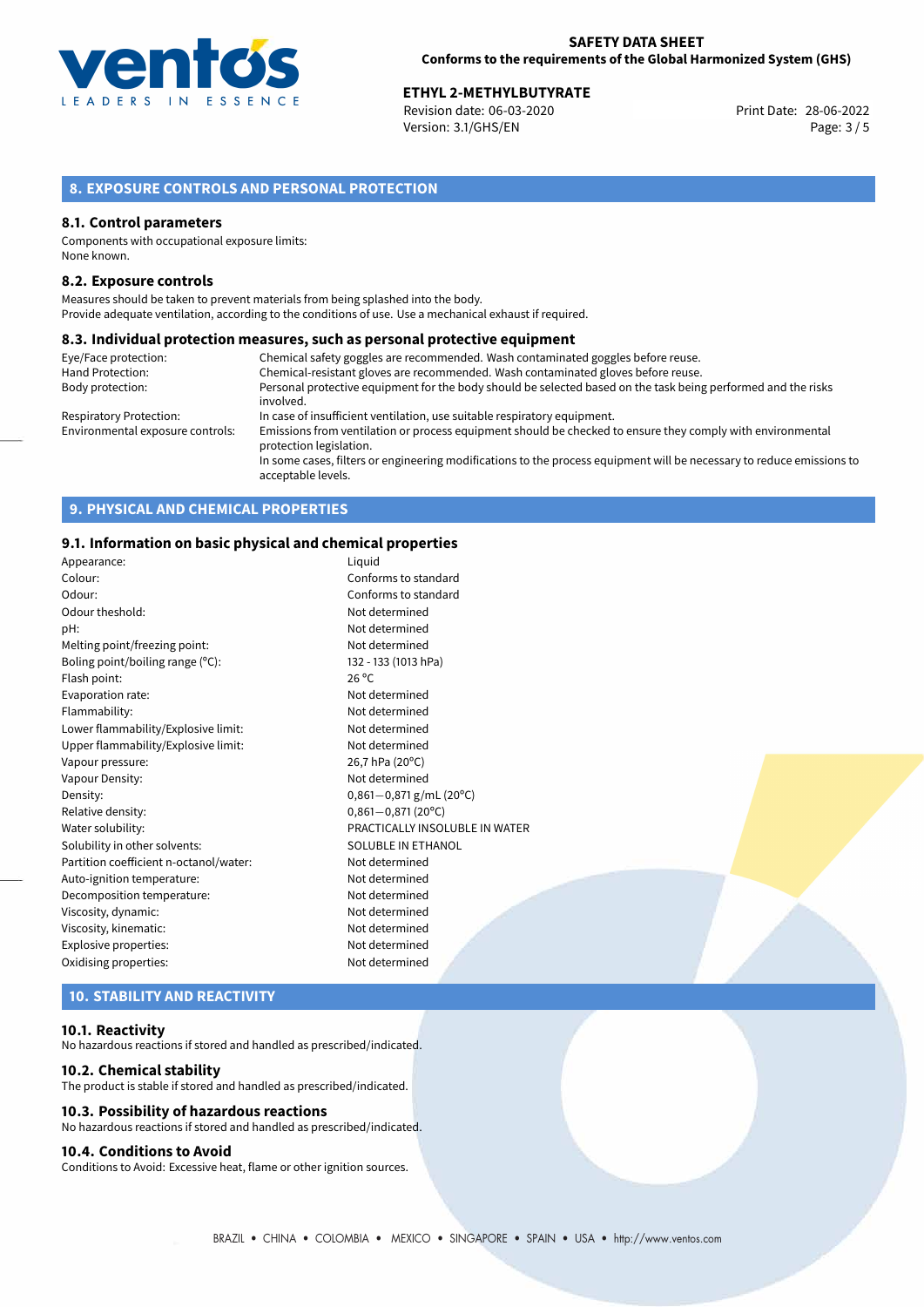

# **ETHYL 2-METHYLBUTYRATE**<br>
Revision date: 06-03-2020<br> **EXECUTE:** Print Date: 28-06-2022

Revision date: 06-03-2020 Version: 3.1/GHS/EN Page: 4 / 5

#### **10.5. Incompatible materials**

Avoid contact with strong acids and bases and oxidizing agents.

#### **10.6. Hazardous decomposition products**

During combustion may form carbon monoxide and unidentified organic compounds.

# **11. TOXICOLOGICAL INFORMATION**

| <b>Acute toxicity</b>             | Based on the data available, the criteria for classification are not met. |
|-----------------------------------|---------------------------------------------------------------------------|
| <b>Skin corrosion/irritation</b>  | Based on the data available, the criteria for classification are not met. |
| Serious eye damage/irritation     | Based on the data available, the criteria for classification are not met. |
| Respiratory or skin sensitisation | Based on the data available, the criteria for classification are not met. |
| <b>Germ cell mutagenicity</b>     | Based on the data available, the criteria for classification are not met. |
| Carcinogenicity                   | Based on the data available, the criteria for classification are not met. |
| <b>Reproductive toxicity</b>      | Based on the data available, the criteria for classification are not met. |
| <b>STOT-single exposure</b>       | Based on the data available, the criteria for classification are not met. |
| <b>STOT-repeated exposure</b>     | Based on the data available, the criteria for classification are not met. |
| <b>Aspiration hazard</b>          | Based on the data available, the criteria for classification are not met. |

# **12. ECOLOGICAL INFORMATION**

#### **12.1. Toxicity**

#### **Assessment:**

Based on the data available, the criteria for classification are not met. **Experimental/calculated data:** No information available.

### **12.2. Degradability**

No information available.

### **12.3. Bioaccumulative potential**

No information available.

#### **12.4. Soil mobility**

No information available.

# **12.5. Other adverse effects**

See also sections 6, 7, 13 and 15 Do not allow to get into waste water or waterways.

### **13. DISPOSAL CONSIDERATIONS**

#### **13.1. Waste treatment methods**

Dispose of in accordance with national and local environmental regulations.

## **14. TRANSPORT INFORMATION**

|                                  | <b>ADR/RID/ADN</b>       |  | <b>IMDG</b>              |  | <b>IATA-ICAO</b>         |  |
|----------------------------------|--------------------------|--|--------------------------|--|--------------------------|--|
| 14.1. UN Number                  | <b>UN3272</b>            |  | <b>UN3272</b>            |  | <b>UN3272</b>            |  |
| 14.2. UN Proper Shipping Name    | ESTERS, N.O.S. (ETHYL 2- |  | ESTERS, N.O.S. (ETHYL 2- |  | ESTERS, N.O.S. (ETHYL 2- |  |
|                                  | METHYLBUTYRATE)          |  | METHYLBUTYRATE)          |  | METHYLBUTYRATE)          |  |
| 14.3. Transport Hazard Class(es) |                          |  |                          |  |                          |  |
| 14.4. Packing Group              | Ш                        |  | $\mathbf{III}$           |  | Ш                        |  |
| 14.5. Environmental hazards      | No                       |  | <b>No</b>                |  | No                       |  |
| <b>Additional information</b>    |                          |  |                          |  |                          |  |

### **14.6 Special precautions for user**

None known

# **14.7. Transport in bulk according to Annex II of MARPOL 73/78 and the IBC Code**

No information available